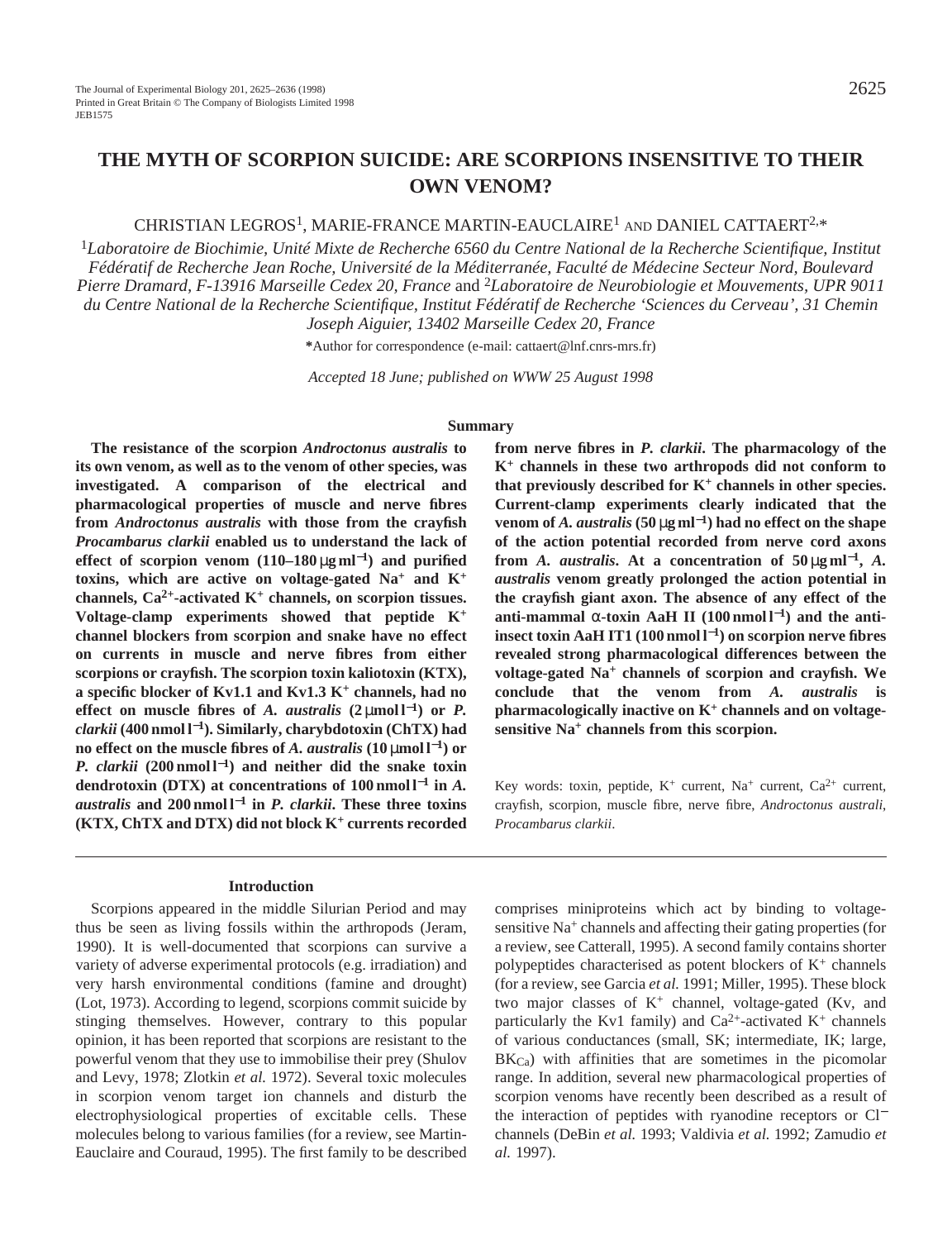# 2626 C. LEGROS, M.-F. MARTIN-EAUCLAIRE AND D. CATTAERT

The resistance of scorpions to their own venom has yet to be determined experimentally. When venom or purified toxins (AaH IT1 and AaH II) from the scorpion *Androctonus australis* (*A. australis*) were injected into this species of scorpion, no toxic effects were observed (M. F. Martin-Eauclaire, personal observation), suggesting that the animals may be resistant to their own venom. Our aim was to investigate the mechanisms involved in this resistance. The fact that ion channels are the main targets of scorpion toxins suggests that in scorpions these channels may be insensitive to neurotoxins. This possibility was investigated by recording the effects of scorpion venoms and purified scorpion toxins on ion currents in the muscle tissue and nerve cord of the North African scorpion *A. australis* and comparing these effects with those in another arthropod, the crayfish *Procambarus clarkii*.

#### **Materials and methods**

Experiments were carried out with the scorpion (*Androctonus australis* Hector) and the crayfish (*Procambarus clarkii* Girard). Scorpions were collected from the area around Tozeur, Tunisia, and supplied by Professor H. Rochat (Université de la Méditerranée, France). Crayfish were obtained from a commercial supplier (Château Garreau, 'La Bastide d'Armagnac'). Scorpion venom was obtained by electrical stimulation of two scorpion species: *A. australis* from Tunisia and *Tityus serrulatus* from Brazil. Charybdotoxin (ChTX) and iberiotoxin (IbTX) were purchased from Bachem AG. Kaliotoxin (KTX) was synthesised in the laboratory as described by Romi *et al.* (1993). Dendrotoxin (DTX) was purified from the venom of the snake *Dendroaspis angusticeps* (Harvey and Karlson, 1980) and the scorpion toxins (AaH II and AaH IT1) from the venom of *A. australis* (Martin-Eauclaire and Rochat, 1986). The activity of the venom and toxins used in this study was verified routinely in the laboratory.

#### *Crayfish axon voltage-clamp experiments*

The *in vitro* preparations were kept at 9 °C using a Peltier cooler (Sqalli-Houssaini *et al.* 1991). Voltage-clamp experiments were carried out on *in vitro* preparations of crayfish axons as described by Cattaert and Lebrun (1993). The ventral nerve cord, from the fourth thoracic ganglion to the first abdominal ganglion, was isolated and pinned dorsal side up to a Sylgard-lined Petri dish (diameter 4 cm). The connectives between the fifth thoracic ganglion and the first abdominal ganglion were desheathed. The range of the clamp was restricted to a short segment of axon by mechanically isolating a 1–3 mm portion of the axon by squeezing the desheathed nerve cord with wire staples pinned to the Sylgard. Doubleelectrode voltage-clamp experiments were then performed on this restricted length of axon.

#### *Crayfish muscle voltage-clamp experiments*

Voltage-clamp experiments were carried out on *in vitro* muscle fibre preparations from crayfish using the procedure described by Araque *et al.* (1995). Opener muscles from the propodite of the first walking leg of the crayfish were isolated and transferred to a superfusion chamber (2 ml). Small crayfish (less than  $5 \text{ cm}$  long) with short muscle fibres (less than  $400 \mu m$ ) long) were used because they gave better space-clamp characteristics.

### *Scorpion axon current-clamp experiments*

Approximately 6 cm of the ventral nerve cord was dissected from the scorpion. Lengths of nerve cord 2 cm long were pinned dorsal side up to a Sylgard-lined Petri dish (4 cm diameter). Pronase (from Sigma) was used to partially digest the connective tissue surrounding the axons. It was only possible to perform single-electrode current-clamp experiments because the axons in the ventral nerve cord of scorpions have small diameters (Terakawa *et al.* 1989).

### *Scorpion muscle voltage-clamp experiments*

The procedure used to dissect muscle fibres from the pedipalp claw was adapted from that of Gilai and Parnas (1970). The propodite was cut, and the closer muscles and their proximal tendon were exposed and dissected out. The tendon was then pinned onto a Sylgard-lined Petri dish (4 cm diameter), together with the propodite cuticle.

### *Electrodes and recordings*

For voltage-clamp experiments, glass micropipettes with a resistance of 2–6 M $\Omega$  were filled with 3 mol l<sup>-1</sup> KCl. Currentclamp recordings from scorpion axons were obtained using 30–40 MΩ glass micropipettes filled with 3 mol l−<sup>1</sup> KCl. A voltage-clamp amplifier (Axoclamp 2A, Axon instruments) was used either in the bridge mode or in the two-electrode voltage-clamp mode, with probes of  $\times 0.1$  (for voltage) or  $\times 1$ or  $\times 10$  (for current). Command pulses were controlled by a programmable eight-channel stimulator from A.M.P.I.

Data were stored on a digital tape recorder (Biologic DTR 1802) and displayed on a four-channel digital oscilloscope (Yokogawa). Data acquisition and analysis were controlled by a PC computer connected to an analog/digital interface (CED 1401, Cambridge Electronic Design), using CED's SIGAV program for superimposing and averaging the voltage and current traces triggered.

#### *Physiological solutions*

The physiological solution for the scorpion nerve cord preparation was as described by Padmanabhanaidu (1967) (in mmol l<sup>-1</sup>): 147 NaCl, 1.7 KCl, 6.1 CaCl<sub>2</sub>, 10.4 MgCl<sub>2</sub> and 3 Tris, pH 7.3. The physiological solution for the scorpion muscle preparation was as described by Gilly and Scheuer (1993) (in mmol l<sup>−</sup>1): 250 NaCl, 7.7 KCl, 10 MgCl2 and 10 Tris, pH 7.1.

The bathing solution for the crayfish nerve cord preparation contained (in mmol l<sup>−</sup>1): 195 NaCl, 5.5 KCl, 13.5 CaCl2, 2.5 MgCl2 and 10 Tris, pH 7.6; that for the crayfish muscle fibres contained (in mmol  $l^{-1}$ ): 210 NaCl, 5.4 KCl, 16.1 MgCl<sub>2</sub> and 10 Tris, pH 7.2.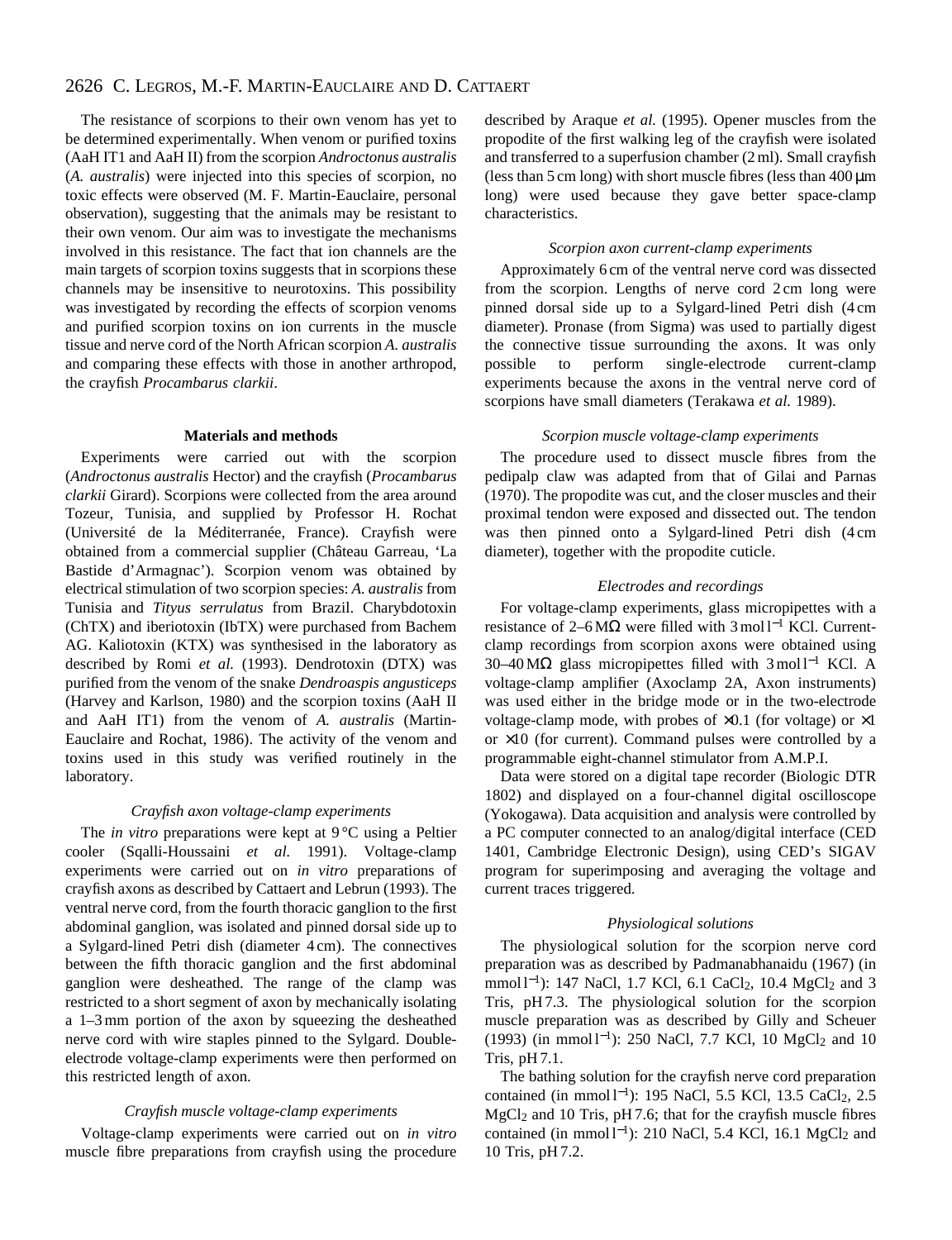### *Pharmacology*

In some experiment, tetraethylammonium chloride hydrate (TEA-Cl; at concentrations of 150 mmol l−<sup>1</sup> for muscle fibre experiments and 100 mmol l<sup>-1</sup> for nerve fibre experiments) or 4-aminopyridine (4-AP;  $0.5$  mmol  $l^{-1}$ ) was added to the saline in equimolar exchange with NaCl. In some experiments, the Na<sup>+</sup> channel blocker tetrodotoxin (TTX) (10<sup>-5</sup>mol l<sup>-1</sup>) was added to the saline. TTX, TEA<sup>+</sup> and 4-AP were all purchased from Sigma.

### **Results**

### *The effects of scorpion venom and toxins on scorpion muscle fibres*

In normal saline,  $Ca^{2+}$  spikes were routinely observed in single-electrode current-clamp recordings (Fig. 1A). The characteristics of the action potential in scorpion muscle fibres have been described previously (Gilly and Scheuer, 1993). Since twitches produced by these  $Ca^{2+}$  spikes frequently caused damage to the muscle fibre, a  $Ca^{2+}$ -free solution was used to reduce the amplitude of the  $Ca^{2+}$  spike, although some contractions still occurred with large depolarising currents. Scorpion muscle fibres are very fragile, and contractions with small amplitudes may affect voltage-clamp recordings. It was, therefore, very difficult to use the same muscle fibre for control and drug application experiments. When the control and the test were performed on different fibres, several muscle fibres were tested under each set of conditions to ensure the accuracy of the results (Fig. 1). Data were reproducible, although there was some variation in kinetics and amplitude. In voltage-clamp experiments in normal saline, inward currents were due solely to  $Ca^{2+}$  influx (Gilly and Scheuer, 1993). In all the muscle fibres tested (*N*=23), scorpion venoms and toxins failed to block outward  $K^+$  currents, even at concentrations that totally inhibit these currents in mammals (Grissmer *et al.* 1994) and molluscs (Crest et al. 1992). An inward rectifier K<sup>+</sup> current was observed in crayfish muscle fibres (see Figs 3, 4), but not in *A. australis* muscle fibres (Figs 1, 2). At a concentration of



Fig. 1. Absence of effect of scorpion venom from *Androctonus australis* and *Tityus serrulatus* on scorpion muscle fibre K+ channels. (A) Current-clamp recordings from a closer muscle fibre using graded depolarising current pulses (steps of 10 nA). (B) Voltage-clamp recordings in control solution (i) and in the presence of scorpion venom (110 µg ml<sup>−</sup>1) from *A. australis* (ii). Data are from a single muscle fibre for each experiment. (C) Voltage-clamp recordings in control solution (i) and in the presence of a mixture of 110µg ml−<sup>1</sup> *A. australis* scorpion venom and 30 µg ml−<sup>1</sup> *T. serrulatus* scorpion venom (ii). Data are from different muscle fibres. The membrane potential was held at −65 mV and stepped for 30 ms to potentials from −95 mV to +15 mV in increments of 10 mV to produce each set of current recordings. The steady-state currents obtained in several experiments with a voltage step from −65 mV to −5 mV are reported in the histograms (Biii and Ciii). Vertical bars indicate the standard error of the mean (S.E.M.).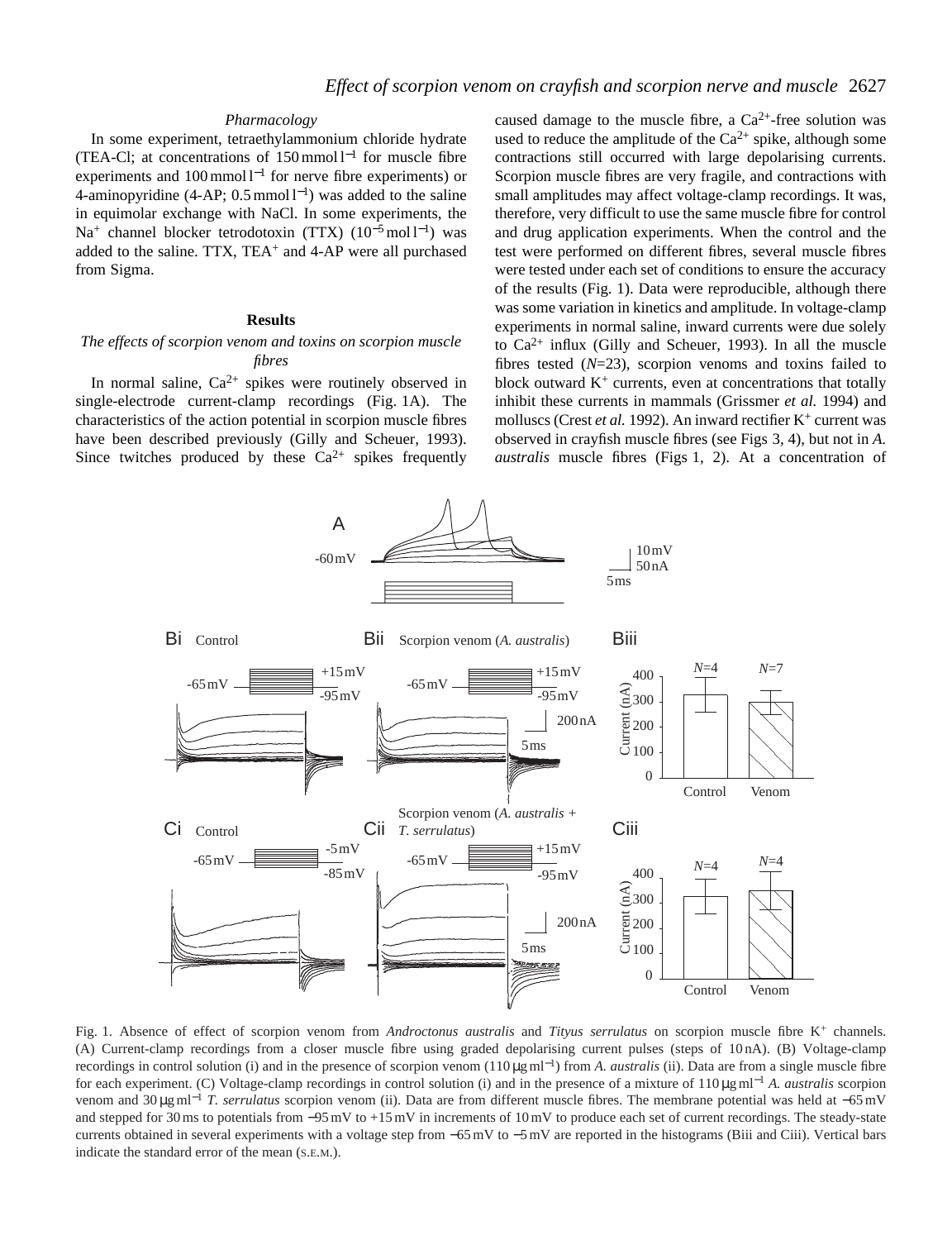# 2628 C. LEGROS, M.-F. MARTIN-EAUCLAIRE AND D. CATTAERT

110 µg ml<sup>−</sup>1, *A. australis* venom did not block outward currents in scorpion muscle fibres (Fig. 1B). This concentration is usually sufficient for effective blocking; 45 µg ml−<sup>1</sup> *A. australis* venom totally blocks the  $IK_{Ca}$  currents recorded in mollusc neurones (Crest *et al.* 1992). The addition of *T. serrulatus* venom (30 µg ml<sup>−</sup>1) also failed to block the outward currents (Fig. 1C). However, both  $Ba^{2+}$  (10 mmol l<sup>-1</sup>) (Table 1) and TEA<sup>+</sup> (150 mmol  $l^{-1}$ ) (see Fig. 2D) blocked the outward currents, indicating that these currents were carried by K+. The kinetics of this outward current indicates that it probably involves delayed rectifiers (Kv channels), especially in the steady state. As there was no  $Ca^{2+}$  in the solution,  $Ca^{2+}$ 

spikes and  $Ca^{2+}$ -dependent  $K^+$  currents were undetectable in most of our recordings.

There may be two reasons for the lack of effect of the scorpion venoms: either the concentration of  $K^+$  blockers was too low or scorpion  $K^+$  channels are truly insensitive. Scorpion venoms (*A. australis* and *T. serrulatus*) contain very low concentrations (0.1 % of total proteins) of specific  $K^+$  channel blockers such as kaliotoxin (KTX) (Blaustein *et al.* 1991). We therefore tested the effects of high concentrations of KTX and other specific K+-channel-blocking peptides (ChTX and DTX). The results (Fig. 2) were obtained using the same fibres for both control and toxin application experiments. None of the



Fig. 2. Absence of effect of K<sup>+</sup> channel toxin blockers on scorpion muscle fibres. The scorpion toxins kaliotoxin (KTX) and charybdotoxin (ChTX) had no effect on total current. Currents in control solution and with 100 nmol l−<sup>1</sup> KTX (A) and 10 µmol l−<sup>1</sup> ChTX (B). The snake toxin dendrotoxin (DTX; 100 nmol l<sup>−</sup>1) did not block K+ currents (C). In each experiment, the control test and drug assay were performed on the same muscle fibre. The steady-state currents obtained in several experiments with a voltage step from −65 mV to −5 mV (A,B) and from −60 mV to 0 mV (C) are reported in the histograms (Aiii, Biii and Ciii). Vertical bars indicate the S.E.M. (D) Outward K+ currents are blocked by 150 mmol l<sup>−1</sup> TEA<sup>+</sup>. For each experiment, the holding potential and the range of voltage pulses are reported in the corresponding insets.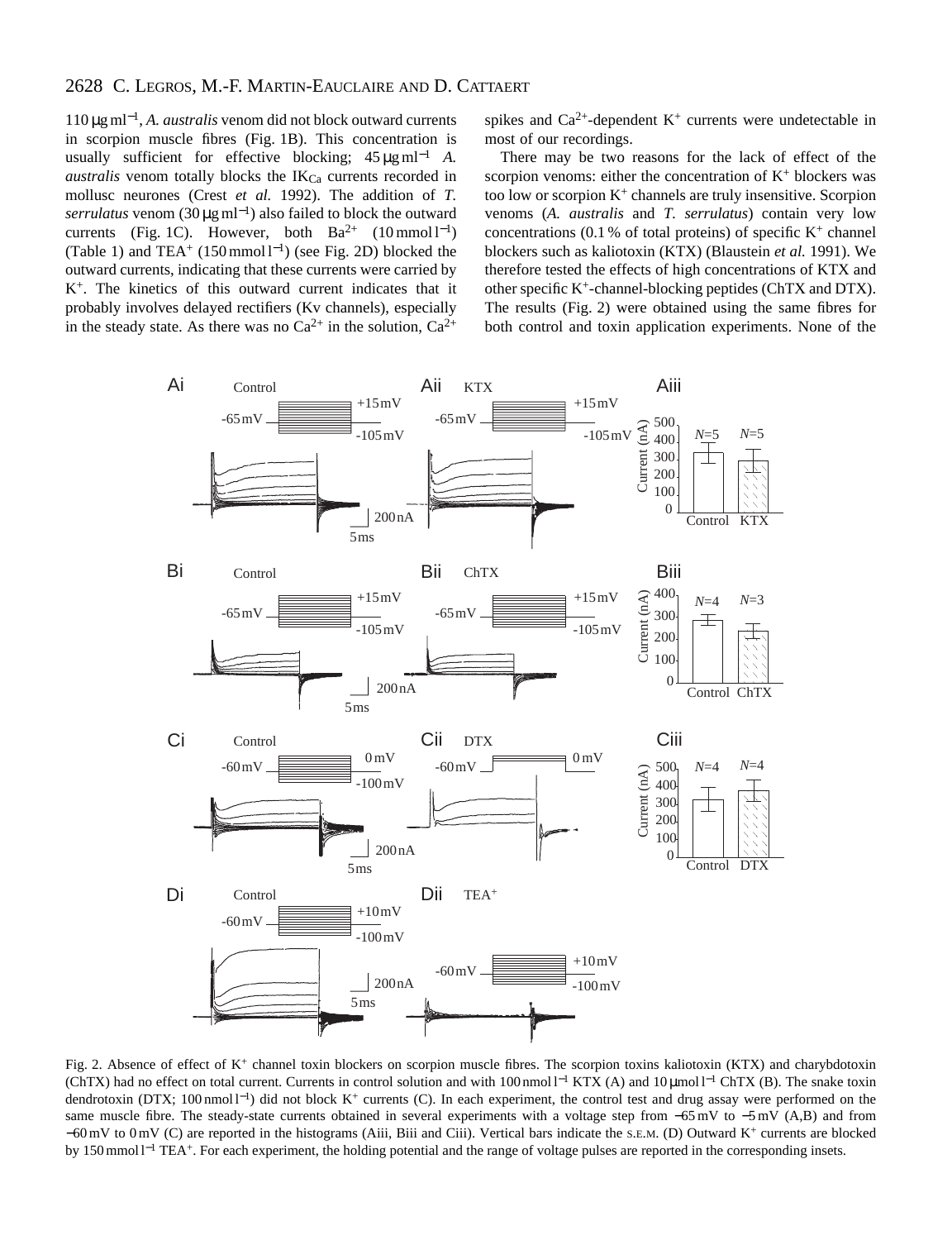|                             |                          | Venom of<br>Androctonus<br>australis                              | Venom of<br>Tityus<br>serrulatus       | $TEA+$                                          | $4-AP$                                | $Ba^{2+}$                                                         | <b>KTX</b>                                                         | ChTX                                                                                                                                                   | IbTX                | <b>DTX</b>                    |
|-----------------------------|--------------------------|-------------------------------------------------------------------|----------------------------------------|-------------------------------------------------|---------------------------------------|-------------------------------------------------------------------|--------------------------------------------------------------------|--------------------------------------------------------------------------------------------------------------------------------------------------------|---------------------|-------------------------------|
| Muscle fibre<br>of scorpion | Concentrations<br>tested | $110 \,\mu g \,\text{ml}^{-1}$                                    | $30 \,\mathrm{\mu g\,ml^{-1}}$         | $150$ mmol $l^{-1}$                             | ND                                    | $10$ mmol $l^{-1}$                                                | $100$ nmol $1^{-1}$<br>$200$ nmol $l^{-1}$<br>$2 \mu$ mol $1^{-1}$ | $10 \mu$ mol ml <sup>-1</sup>                                                                                                                          | <b>ND</b>           | $100 \,\mathrm{nmol}\,1^{-1}$ |
|                             | Effect                   | None                                                              | None                                   | $100\%$ of K <sup>+</sup><br>current<br>blocked |                                       | 100% of Kv<br>channels<br>blocked                                 | None                                                               | None                                                                                                                                                   |                     | None                          |
| Muscle fibre<br>of crayfish | Concentrations<br>tested | $140 \,\mathrm{\mu g\,ml^{-1}}$<br>$180 \,\mu g \,\text{ml}^{-1}$ | $\rm ND$                               | $150$ mmol $l^{-1}$                             | $0.5$ mmol $l^{-1}$                   | ND                                                                | $200$ nmol $l^{-1}$<br>$400$ nmol $l^{-1}$                         | $200$ nmol $l^{-1}$                                                                                                                                    | $40$ nmol $l^{-1}$  | $200$ nmol $l^{-1}$           |
|                             | Effect                   | None                                                              |                                        | $80\% \text{ of } K^{+}$<br>current<br>blocked  | 100% of Kv<br>channels<br>blocked     |                                                                   | None                                                               | None                                                                                                                                                   | None                | None                          |
|                             |                          | Venom of<br>Androctonus<br>australis                              | $TEA+$                                 |                                                 | <b>TTX</b>                            | <b>KTX</b>                                                        | ChTX                                                               | Table 2. Comparison of the effects of scorpion venoms and $K^+$ and $Na^+$ channel blockers on the nerve fibres of scorpion and crayfish<br><b>DTX</b> | AaH II              | AaH IT1                       |
| Nerve fibre<br>of scorpion  | Concentrations<br>tested | $50 \,\mathrm{\mu g\,ml^{-1}}$                                    | $100 \,\mathrm{mmol}\,\mathrm{l}^{-1}$ |                                                 | $10 \mu$ mol $1^{-1}$                 | $50$ nmol $l^{-1}$<br>$100$ nmol $l^{-1}$<br>$2 \mu$ mol $1^{-1}$ | $50$ nmol $l^{-1}$                                                 | ND                                                                                                                                                     | $100$ nmol $l^{-1}$ | $100$ nmol $l^{-1}$           |
|                             | Effect                   | None                                                              | 100 % of $K^+$<br>currents<br>blocked  |                                                 | 100 % of $K^+$<br>currents<br>blocked | None                                                              | None                                                               |                                                                                                                                                        | None                | None                          |
| Nerve fibre<br>of crayfish  | Concentrations<br>tested | $50 \,\mathrm{\mu g\,ml^{-1}}$                                    | $100$ mmol $l^{-1}$                    |                                                 | ND                                    | $100$ nmol $l^{-1}$<br>$200$ nmol $l^{-1}$                        | $200$ nmol $l^{-1}$                                                | $200$ nmol $l^{-1}$                                                                                                                                    | $\rm ND$            | ND                            |
|                             | Effect                   | $Na+ currents$<br>broadened,<br>no effect on<br>$K^+$ currents    | 100 % of $K^+$<br>currents<br>blocked  |                                                 |                                       | None                                                              | None                                                               | None                                                                                                                                                   |                     |                               |

Table 1. *Comparison of the effects of scorpion venoms and K+ channel blockers on the muscle fibres of scorpion and crayfish*

ND, not determined; TEA+, tetraethylammonium; TTX, tetrodotoxin; KTX, kaliotoxin; ChTX, charybdotoxin; DTX, dendrotoxin; AaH II, antimammalian alpha-toxin AaH II; AaH IT1, anti-insect toxin AaH IT1.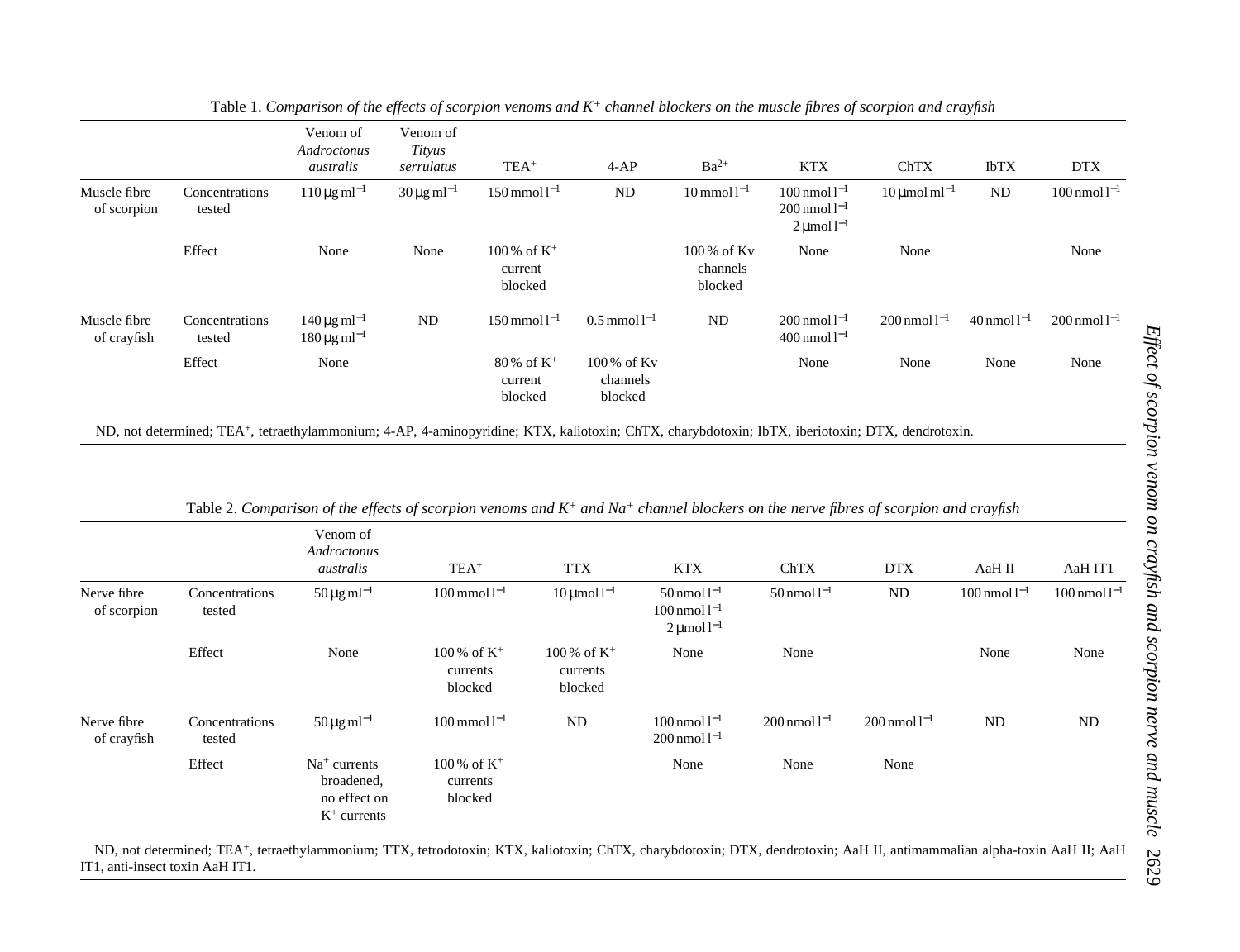# 2630 C. LEGROS, M.-F. MARTIN-EAUCLAIRE AND D. CATTAERT

blockers affected the outward currents, even at concentrations that usually block Kv channels. Kaliotoxin, which blocks vertebrate Kv1.1 and Kv1.3 channels in the picomolar range (Grissmer *et al.* 1994; Aiyar *et al.* 1995), had no effect at a concentration of either 100 nmol  $l^{-1}$  (Fig. 2A) or 2 µmol  $l^{-1}$ (Table 1). Charybdotoxin, which blocks vertebrate Kv and BKCa channels in the nanomolar range (Smith *et al.* 1986; Knaus *et al.* 1994), had no effect on the current at concentrations up to  $10 \mu$ mol l<sup>-1</sup> (Fig. 2B). Dendrotoxin, which completely blocks vertebrate Kv1.1 and Kv1.2 channels in the nanomolar range (Rehm, 1991), is totally inactive against the outward currents of scorpion muscle, even at a concentration of  $100$  nmol l<sup>−1</sup> (Fig. 2C).

### *The effects of scorpion venom and toxins on crayfish muscle fibres*

The effects of scorpion toxins on the muscle fibres of crayfish were examined to test whether the lack of effect on scorpion muscle fibres was peculiar to *A. australis* or common to other arthropods. Crayfish muscle fibres have more currents than scorpion muscle fibres, including a fast inward current identified as a  $Ca^{2+}$  current by Mounier and Vassort (1975), a fast transient outward current shown to be a  $B K_{Ca}$  current (Araque and Buño, 1995) and an inwardly rectifying current activated by hyperpolarised potentials (Araque *et al.* 1995). Crude venom from *A. australis* had no apparent effect on any of these currents at either of the concentrations tested (140 and 180 μg ml<sup>-1</sup>; Table 1). The results obtained with  $140 \mu g$  ml<sup>-1</sup> *A. australis* venom are shown in Fig. 3A. However, TEA+  $(150 \text{ mmol } l^{-1})$  and 4-AP  $(0.5 \text{ mmol } l^{-1})$  blocked most of the outward currents (Fig. 3B,C).

 $K<sup>+</sup>$  channel blockers derived from scorpion toxins also had no effect on crayfish muscle fibres. Kaliotoxin was totally inactive on the steady-state outward current (Kv) even at a concentration of 400 nmol l−<sup>1</sup> (Fig. 4A), and charybdotoxin had no effect on either current, even at a concentration of 200 nmol  $l^{-1}$  (Fig. 4B). In the recordings shown in Fig. 4, Ca<sup>2+</sup> and BK $_{Ca}$  currents are transient: the  $Ca^{2+}$  current is a fast inward current followed by a small transient rapid outward current ( $BK_{Ca}$ ); the characteristic outward delayed rectifier develops more slowly. The highly specific BK<sub>Ca</sub> blocker IbTX (*K*d=1.2–1.7 nmol l<sup>−</sup>1; Candia *et al.* 1992; Giangiacomo *et al.* 1993) was also inactive at concentrations up to 40 nmol l−<sup>1</sup> (see inset in Fig. 4C), although the inward  $Ca^{2+}$  current was smaller in some experiments. In crayfish muscle fibres, as in those of scorpion, the snake toxin DTX had no effect on the voltagegated K<sup>+</sup> currents, even at a high concentration  $(200 \text{ nmol } 1^{-1})$ , Fig. 4D).

The effects of venoms and toxins on scorpion and crayfish muscle fibres are summarised in Table 1. All the substances tested normally block vertebrate  $K^+$  channels; however, none of the well-characterised toxins except classic ligands such as  $TEA<sup>+</sup>$  and 4-AP, which are less specific, had any detectable effect on  $K<sup>+</sup>$  currents recorded under voltage-clamp conditions in crayfish and scorpion. These results were highly reproducible (see Table 1 and histograms in Figs 1, 2 and 4).



Fig. 3. Effect of scorpion venom, tetraethylammonium (TEA<sup>+</sup>) and 4-aminopyridine (4-AP) on crayfish muscle fibres. (A) Voltageclamp recordings from an opener muscle fibre in control conditions and in the presence of 140 µg ml−<sup>1</sup> *Androctonus australis* scorpion venom. (B) Blockade of Kv channels by 150 mmol l<sup>-1</sup> TEA<sup>+</sup>. (C) Blockade of Kv channels by  $0.5 \text{ mmol } 1^{-1}$  4-AP (C). The holding potentials and the range of voltage pulses are given in the insets.

### *The effects of scorpion venom and toxins on scorpion nerve fibres*

The ventral nerve cord of the scorpion has no giant fibres like those of some crustaceans and insects. Moreover, anatomical studies of cross sections of the nerve cord of *A. australis* showed that the axons were all of small diameter (less than 7 µm, data not shown). These structural characteristics of scorpion nerve fibres made insertion of the microelectrodes a very delicate operation and, therefore, very few two-electrode voltage-clamp experiments were performed; since such recordings were rarely stable, only current-clamp recordings are reported here. However, we tested the effect on nerve conduction by simultaneously taking both intracellular and extracellular *en passant* recordings. *A. australis* crude venom  $(50 \mu g \text{ ml}^{-1})$  failed to affect action potentials (Fig. 5A), whereas the spikes were totally and rapidly (in under 2 min) suppressed in the presence of  $10 \mu$ mol l<sup>-1</sup> TTX (Fig. 5B).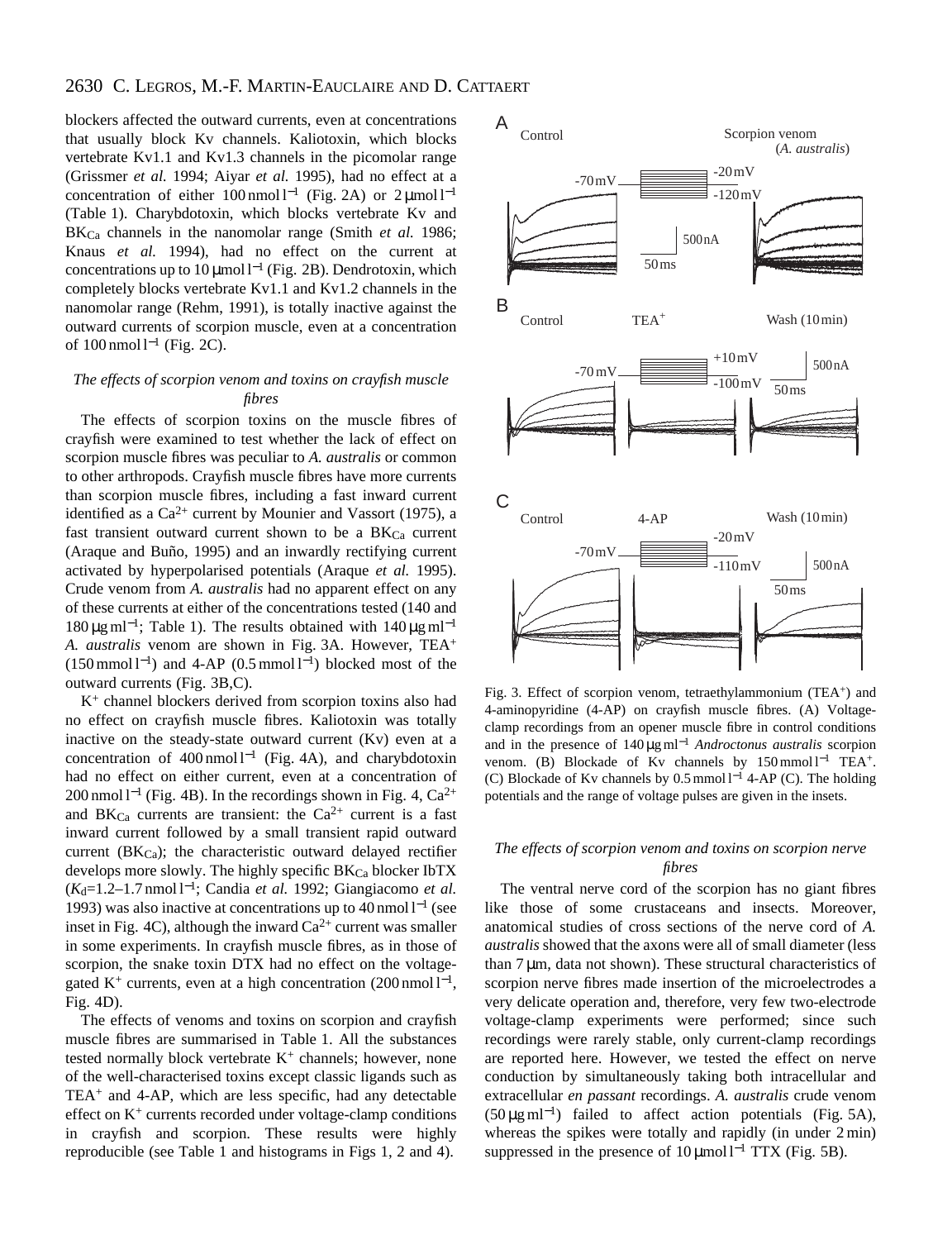

Fig. 4. Absence of any effect of K+ channel blockers on crayfish muscle fibres. (A–C) The scorpion toxins kaliotoxin (KTX, 400 nmol l<sup>−</sup>1), charybdotoxin (ChTX, 200 nmol l<sup>−</sup>1) and iberiotoxin (IbTX, 40 nmol l−1) had no effect on total currents. (D) The snake toxin dendrotoxin (DTX; 200 nmol l<sup>−</sup>1) did not block the K+ currents recorded. In each experiment, the control test and drug assay were performed on the same muscle fibre. The holding potentials and the range of voltage pulses are reported in the corresponding insets. (E) The steady-state currents obtained with a voltage step from −70 mV to −10 mV (A,B,D) or to −30 mV (C) are reported in the histograms. Venom, from *A. austrialis* (140–180 µg ml<sup>−</sup>1). Vertical bars indicate the S.E.M. Kv, voltage-dependent K+ channel; BK, large-conductance Ca2+-activated K+ channel.

The anti-mammalian scorpion toxin AaH II, the most potent scorpion  $\alpha$ -toxin affecting the inactivation process of voltagedependent mammalian Na+ channels, had no effect on scorpion nerve fibres even at a concentration of 100 nmol l<sup>−1</sup> (Fig. 5C). Neither the shape of the spike nor the conduction time was modified by AaH II. Similar results were obtained with the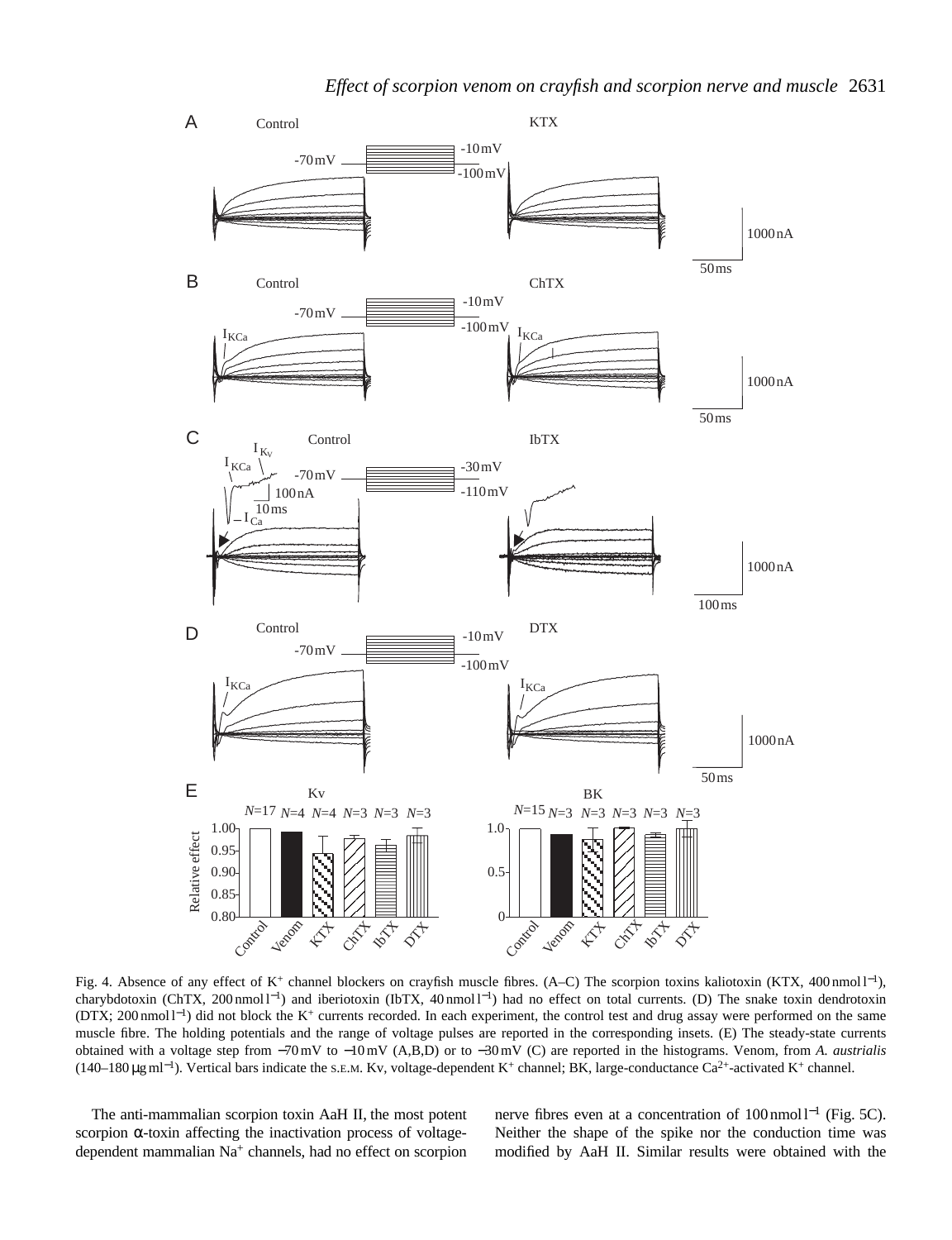

Fig. 5. Absence of effect of scorpion venom and toxins able to modulate voltage-sensitive Na<sup>+</sup> channels on scorpion nerve fibres. Current pulses (+10 nA) were injected into fibres from the ventral nerve cord (Intra, current-clamp recording) and the corresponding action potential was recorded *en passant* on the nerve cord (Extra). (A) Scorpion venom (*Androctonus australis*, 50 µg ml<sup>−</sup>1) did not change the properties or shape of the spike. (B) Spikes disappeared in the presence of  $10 \mu \text{mol}^{-1}$  of tetrodotoxin (TTX, a voltagesensitive  $Na<sup>+</sup>$  channel blocker). (C,D) The properties and shape of the spike were unaffected by the scorpion toxins AaH II (C, 100 nmol l<sup>−</sup>1) and AaH IT1 (D, 100 nmol l−1).

scorpion anti-insect toxin AaH IT1  $(100 \text{ nmol } l^{-1}$ , Fig. 5D), which causes a slow progressive depolarisation of the membrane potential and repetitive firing of action potentials in insects axons (Pelhate and Zlotkin, 1982). We also tested KTX (at concentrations up to 2µmol l<sup>-1</sup>) and ChTX (50 nmol l<sup>-1</sup>). These two K+ channel blockers had no effect on scorpion nerve fibres (Table 2). In contrast, in the presence of TEA+  $(100 \text{mmol } 1^{-1})$ , spikes were larger as a result of the  $K^+$  current being blocked (Table 2). This change in the shape of the action potential shows that the  $K^+$  channels involved are accessible to drugs.

### *The effects of scorpion venom and toxins on crayfish nerve fibres*

Scorpion venom (*A. australis*) slowed the inactivation of the  $Na<sup>+</sup>$  channel of crayfish nerve fibre (Fig. 6A), as has previously been demonstrated for the Na<sup>+</sup> channel of frog nerve fibres (Adam *et al.* 1966). This is due exclusively to the  $\alpha$ -toxins in

this venom, which are very effective against  $Na<sup>+</sup>$  channels (Benoit and Dubois, 1987; for a review, see Martin-Eauclaire and Couraud, 1995). There was no effect on the steady-state outward  $K^+$  current of the crayfish (Fig. 6A).

The toxins active against  $K^+$  channels were tested on the nerve fibre: KTX (up to  $200 \text{ nmol } 1^{-1}$ ), ChTX (up to 200 nmol  $l^{-1}$ ) and DTX (up to 200 nmol  $l^{-1}$ ) were found not to block Kv (Fig.  $6B-D$ ; Table 2) and had no effect on the K<sup>+</sup> currents. In the presence of TEA<sup>+</sup> (100 mmol  $l^{-1}$ ), however, outward  $K^+$  currents were almost totally blocked (Fig. 6E).

#### **Discussion**

This study demonstrates that scorpion venoms from *A. australis* and *T. serrulatus* and some of the major toxins purified from them (AaH II, AaH IT1, KTX, ChTX and IbTX, which act specifically on various types of ion channel) have almost no effect on scorpion ion channels, even at concentrations that dramatically alter the  $K^+$  or  $Na^+$ conductances of nerve or muscle fibres from other animals. The concentrations of toxins used were 100–1000 times higher than the affinity reported for their receptors in vertebrate and invertebrate tissues. Thus, the lack of any effect shows that scorpion ion channels do not conform to the pharmacology previously described for the  $Na^+$  and  $K^+$  channels in muscle or nervous system preparations from frogs, crustaceans, insects, rats and mice (Hille, 1992; Latorre *et al.* 1989). This conclusion is supported by preliminary experiments showing that injections, under the second post-abdominal ring, of crude adult *A. australis* venom (125 µg, 25×LD<sub>50</sub> for mice), AaH II  $(30 \mu$ g, 120×LD<sub>50</sub> by subcutaneous injection or 60000×LD<sub>50</sub> by intracerebroventricular injection in mice) or AaH IT1  $(20 \mu$ g, 50 000×LD<sub>50</sub> for the fly *Musca domestica* or  $2 \times LD_{50}$ to 4×LD50 for the aquatic crustacean *Acanthonyx lunulatus*; De Dianous *et al.* 1987) do not cause paralysis or other signs of toxicity. These preliminary results suggest that the scorpion is very resistant to its own venom.

#### *Drug accessibility in the preparations*

The connective tissue around the nerve fibres in the crayfish and especially in the scorpion may limit the accessibility of the target to large molecules. Nevertheless, scorpion toxins such as AaH I, AaH II and Ts VII (the main beta-toxin from *Tityus serrulatus* scorpion venom), which are active against mammalian Na<sup>+</sup> channels (Martin-Eauclaire and Rochat, 1986; De Lima *et al.* 1986), and various toxins such as AaH IT1 (an anti-insect toxin from the scorpion *Androctonus australis*), Lqq IT2 (an anti-insect toxin from the scorpion *Leiurus quinquestriatus quinquestriatus*) or Lqh αIT (the *Leiurus quinquestriatus hebraeus* alpha anti-insect toxin), which are specific for insect Na<sup>+</sup> channels, have a strong effect on the Na+ channels of crayfish (Rathmayer *et al.* 1977; Romey *et al.* 1976) and cockroach (De Lima *et al.* 1989; Babu *et al.* 1971; D'Ajello *et al.* 1972; Pelhate and Zlotkin, 1982). Light microscopy showed a thin layer of connective tissue surrounding the axons and bundles (data not shown). Enzymes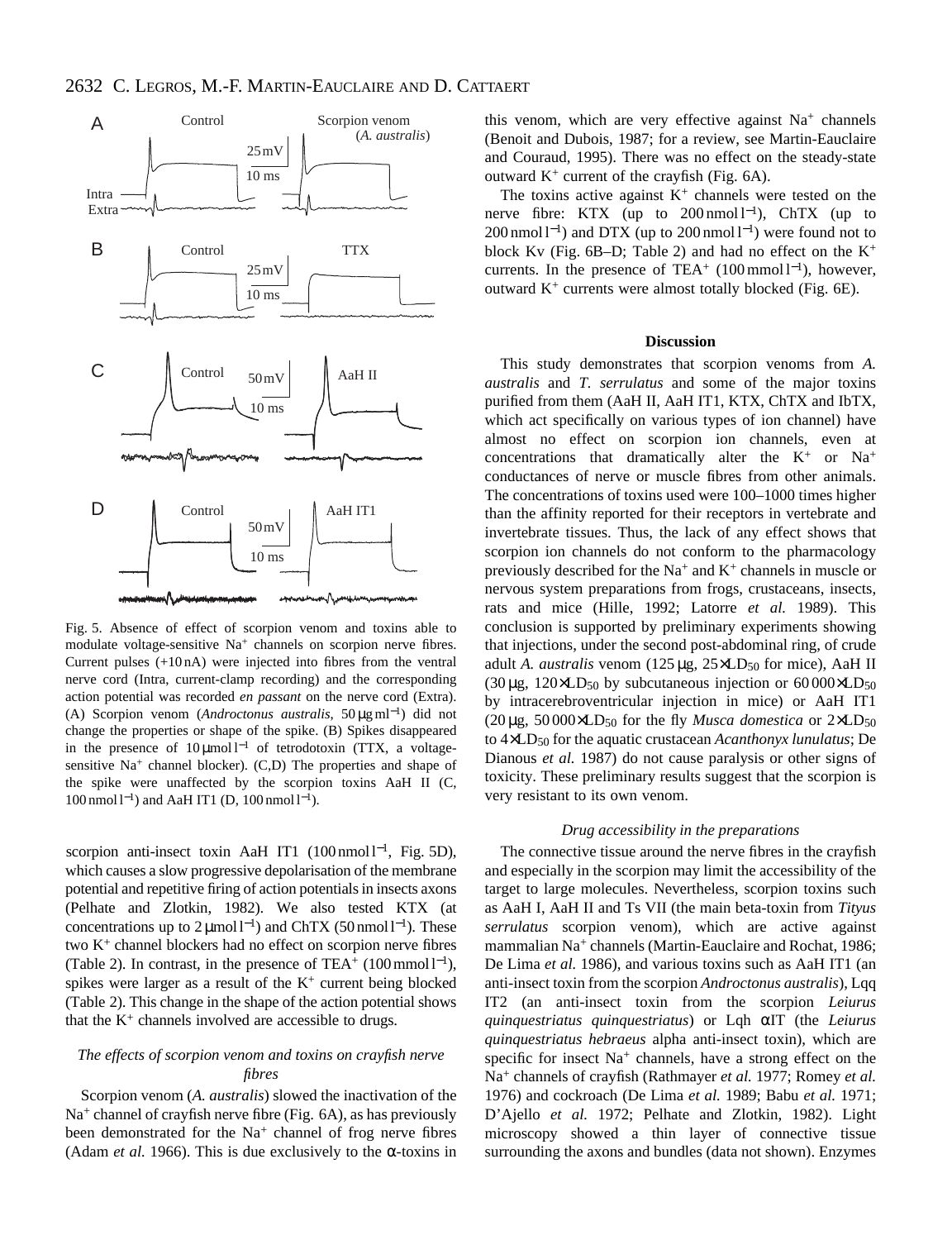Fig. 6. Effects of scorpion venom and peptide toxins on crayfish nerve fibres. Total current recordings for several depolarising potentials are shown. (A) Scorpion venom (*Androctonus australis*, 50 µg ml<sup>−</sup>1) increased the width of the inward current peak (Na<sup>+</sup> currents). (B–D) Kaliotoxin (KTX, 200 nmol  $l^{-1}$ ), charybdotoxin (ChTX, 100 nmol l<sup>−</sup>1) and dendrotoxin (DTX, 100 nmol l<sup>−</sup>1) had no effect on total current. (E) Blockage of Kv channels by 100 mmol l−<sup>1</sup> tetraethylammonium (TEA+). The inward (Na<sup>+</sup>) current was reduced by equimolar exchange of  $TEA<sup>+</sup>$  with NaCl. The membrane potential was held at −70 mV and stepped for 10 ms to potentials from −40 mV to 0 mV (A) or from −110 mV to 0 mV (B–E) in increments of 10 mV to produce each set of current recordings.



were used to dissociate this connective tissue from the axons (see Materials and methods) prior to voltage-clamp and pharmacological experiments, so that the chemicals could diffuse unimpeded, and there was clearly no barrier to diffusion because TTX rapidly blocks Na+ currents in scorpion nerve fibres. Thus, the lack of effect of the polypeptides contained in crude *A. australis* venom demonstrates that they are unable to affect the TTX-sensitive Na<sup>+</sup> channels of the scorpion *A. australis*.

### *Comparison between crayfish and scorpion ion channels*

In crayfish, the α-toxins of *A. australis* venom (AaH I and AaH II) slow the inactivation kinetics of the Na<sup>+</sup> current in crayfish (Rathmayer *et al.* 1977; Romey *et al.* 1976; Fig. 6A). The present study demonstrates that both the crude venom of *A. australis* (50 μg l<sup>-1</sup>, Fig. 5A) and AaH II (100 nmol l<sup>-1</sup>,

Fig. 5C) were totally without effect on scorpion nerve fibres. These findings suggest that the voltage-sensitive  $Na<sup>+</sup>$  channels of these two arthropod species display some pharmacological differences. In contrast, our results show that scorpion and crayfish  $K^+$  currents have similar pharmacological properties, suggesting that scorpion and crayfish may have similar  $K^+$ channels.

### *Na+ channels*

The concept of specificity in the activity of scorpion toxins against animals of various phyla has led to the definition of 'anti-mammal', 'anti-insect' and 'anti-crustacean' toxins. The difference in the effects of these diverse toxins reflects structural differences between their targets. Such differences, however, result from variations in the affinities of the toxins for their receptors in different species or for different tissues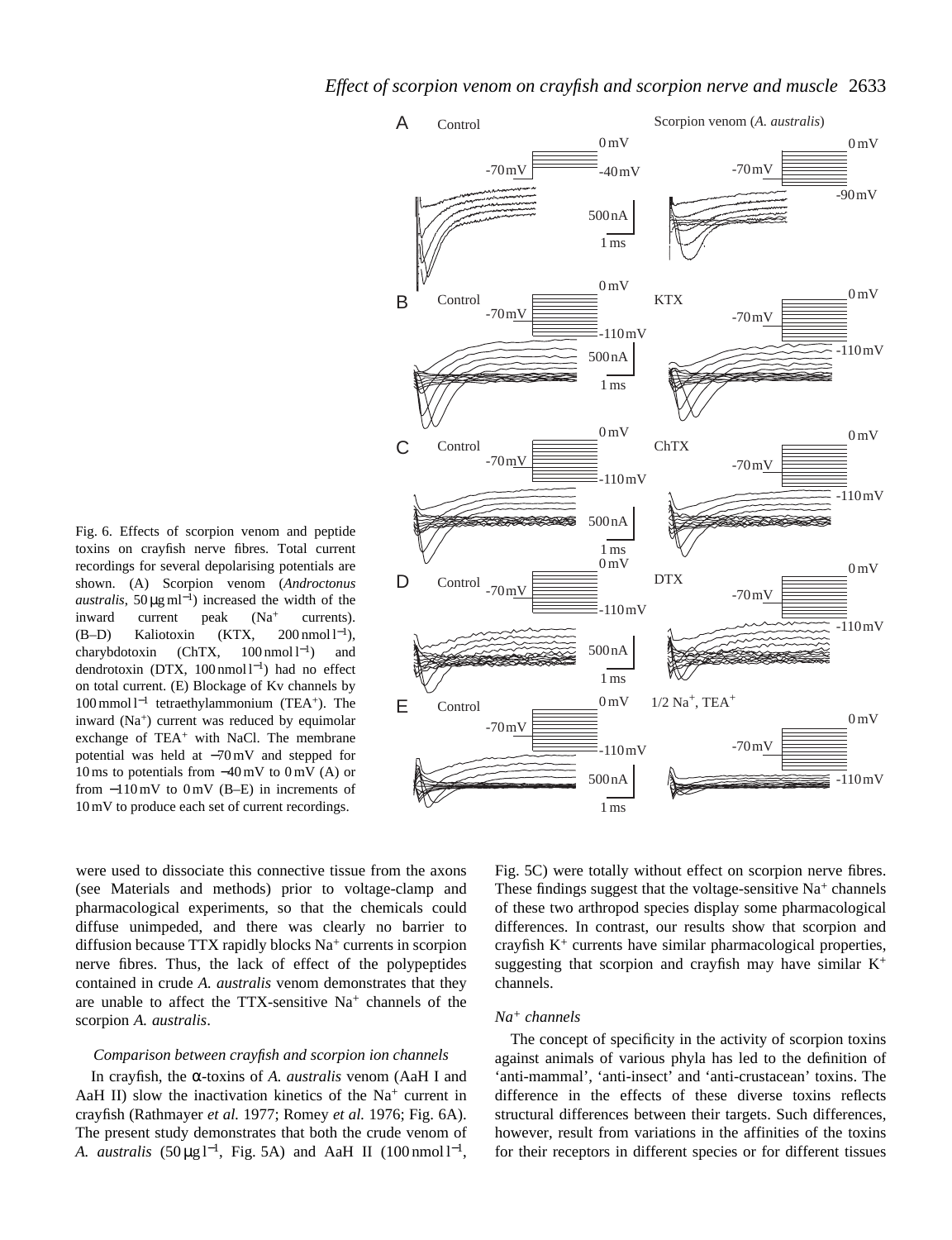within an individual of a species. AaH I, an anti-mammal  $\alpha$ toxin ( $K_d$ =100 nmol l<sup>−1</sup> in rat brain synaptosomes; Romey *et al.* 1976), also acts on voltage-sensitive  $Na<sup>+</sup>$  channels of crustacean and squid  $(K_d=250 \text{ nmol } 1^{-1}$  for crayfish, *K*<sub>d</sub>=700 nmol l<sup>−1</sup> for lobster; Romey *et al.* 1975). Similar observations were made with the potent toxin AaH II (Rathmayer *et al.* 1977). These results are consistent with the high level of sequence similarity found between the Na<sup>+</sup> channels of the various species. In contrast, the anti-insect toxin AaH IT1 is thought to be the most specific toxin for insects (De Dianous *et al.* 1987). We found that AaH IT1 had no effect on scorpion nerve fibres. AaH II, which does not affect insects (e.g. cockroach; D'Ajello *et al.* 1972), also had no effect on the action potential of the nerve cord of scorpion. The lack of effect of the *A. australis* venom on scorpion nerve fibres shows that the anti-crustacean toxin it contains (Zlotkin *et al.* 1972) is inactive against scorpion voltage-sensitive Na<sup>+</sup> channel, whereas it has a strong effect on crustacean voltagesensitive Na<sup>+</sup> channels (Rathmayer *et al.* 1977).

### *K+ channels*

In contrast to voltage-sensitive Na<sup>+</sup> channels, no pharmacological differences were detected in the behaviour of  $K<sup>+</sup>$  channels in scorpion and crayfish. In both cases, there was no blockage of  $K^+$  channels in either muscle or nerve fibres. Crayfish and scorpion  $K^+$  channels are insensitive to crude venoms even at very high concentrations (*A. australis* venom,  $110 \mu\text{g} \text{ ml}^{-1}$  in scorpion and  $180 \mu\text{g} \text{ ml}^{-1}$  in crayfish; *T*. *serrulatus* venom, 30 µg ml−<sup>1</sup> in scorpion). *A. australis* venom blocks 100% of mollusc  $Ca^{2+}$ -activated K<sup>+</sup> channels at a concentration of  $50 \mu g$  ml<sup>-1</sup> (M. Crest, personal communication).

All the scorpion toxins tested had affinities in the nanomolar or picomolar range. For example, KTX interacts with the  $IK_{Ca}$ channels of molluscs with a *K*<sub>d</sub> of 20 nmol l<sup>−1</sup> (Crest *et al.* 1992). Kaliotoxin is a specific blocker of voltage-gated  $K^+$ channels of mammals (Kv1.1,  $K_d=1.8$  nmol l<sup>-1</sup>; Kv1.3, *K*<sub>d</sub>=200 pmol l<sup>-1</sup>; M. Crest, personal communication), but was inactive on the Kv channel of scorpions and crayfish even at high concentrations (see Table 1). These findings suggest that the Kv currents recorded in scorpion and crayfish muscle fibres may be due to Kv channels that differ from the Kv channels present in rat skeletal and cardiac muscle (Matsubara *et al.* 1991). Charybdotoxin was inactive on Kv channels from crayfish muscle (200 nmol  $l^{-1}$ ) as reported by Araque and Buño (1995) and on Kv channels from scorpion muscle fibres (10µmol l<sup>-1</sup>). It has also been shown to have no effect in *Drosophila melanogaster*, as demonstrated *in vivo* in a nerve–muscle preparation (Zagotta *et al.* 1989). Thus, it seems that, in invertebrates, native Kv channels are insensitive to scorpion toxins. They also appear to be insensitive to DTX, which is a highly specific ligand of vertebrate Kv1.1 and Kv1.2 channels (Stühmer *et al.* 1989; Rehm, 1991), but has absolutely no effect on scorpion or crayfish Kv channels. Therefore, *in vivo*, invertebrate Kv channels have pharmacological properties that are consistently different from those of vertebrates.

We detected no inward  $K^+$  currents in scorpion muscle fibres, whereas such currents were detected in crayfish muscle fibres. Further work is required because the physiological function of these inward  $K^+$  currents is unclear. Our results with  $BK_{Ca}$  channels in crayfish are in conflict with other observations. Although we detected no  $BK_{Ca}$  currents in scorpion preparations, as described in the muscle fibres of the scorpion *Centruroides sculpturatus* (Gilly and Scheuer, 1993), small BK<sub>Ca</sub> currents were recorded in crayfish muscle fibres in  $Ca<sup>2+</sup>$ -free solutions. High concentrations of ChTX  $(400 \text{ nmol } l^{-1})$  have been shown to block BK<sub>Ca</sub> channels in crayfish opener muscle fibres (Araque and Buño, 1995) and in the presynaptic terminals at the neuromuscular junction of crayfish (Sivaramakrishnan *et al.* 1991). However, in the present study, ChTX had no significant effect on BKCa channels at concentrations up to 200 nmol  $l^{-1}$  in crayfish muscle. This lack of effect may be due to the use of a low concentration of ChTX in these experiments, but this seems unlikely since other authors have reported that IbTX (the most specific and potent BK<sub>Ca</sub> blocker with a  $K_d$  of 1.2–1.7 nmol l<sup>-1</sup>) is inactive on  $BK_{Ca}$  channels from crayfish muscle at concentrations up to 1 µmol l−<sup>1</sup> (Blundon *et al.* 1995). These data indicate that crayfish  $B K_{Ca}$  channels differ pharmacologically and structurally from those of vertebrates. The structure of the crayfish Kv channel is not yet known; to date, the only work on this subject concerns the gene encoding a lobster Kv channel (a *shal*-related channel), which has been isolated and expressed in oocytes (Baro *et al.* 1996).

In conclusion, the muscular and nervous systems of scorpions are not affected by the molecules contained in scorpion venom. Mutation of essential amino acid residues implicated in the interaction between toxins and the receptor may be the mechanism underlying this resistance (Gross *et al.* 1994). This would be consistent with other examples in the animal kingdom, such as the mutation of a few amino acid residues in the binding site of the mongoose and snake acetylcholine receptors for  $\alpha$ -bungarotoxin and other snake  $\alpha$ neurotoxins (Barchan *et al.* 1992). Similarly, selection pressure may be responsible for the resistance of the scorpion to its toxic secretions. Work is in progress to isolate the genes coding for the  $K^+$  and  $Na^+$  channels of crayfish.

We thank Professor H. Rochat for his constant interest and for supplying scorpions and venoms. We also sincerely thank Dr M. Crest for helpful discussions during this work. We thank M. Bevengut for technical assistance in anatomical studies of the scorpion nerve cord. This study was supported by the Centre National de la Recherche Scientifique (CNRS) and Association Française contre les Myopathies (AFM).

#### **References**

ADAM, K. R., SCHMIDT, H., STAMPFLI, R. AND WEISS, C. (1966). The effect of scorpion venom on single myelinated nerve fibers of the frog. *Br. J. Pharmac.* **26**, 666–677.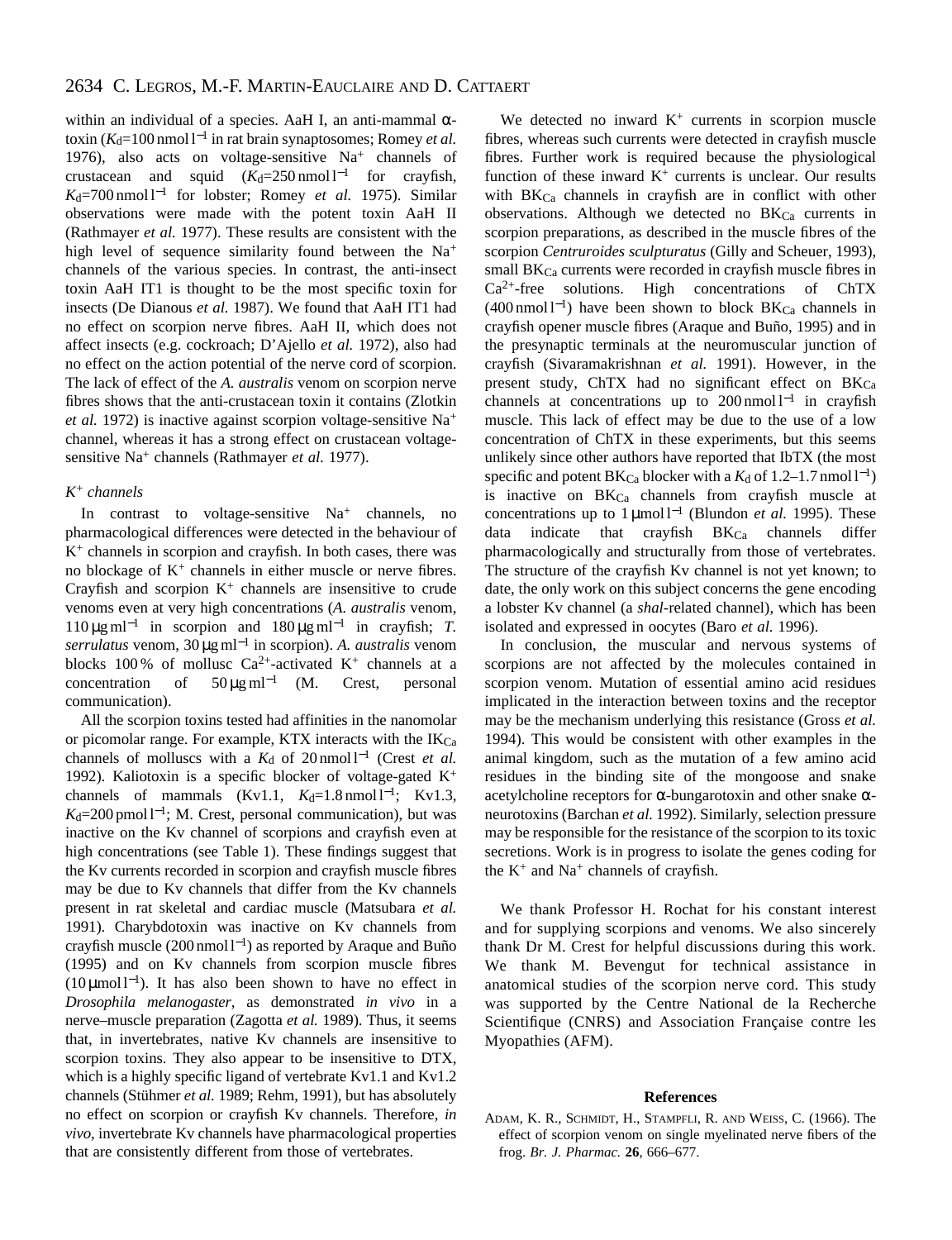- AIYAR, J., WITHKA, J. M., RIZZI, J. P., SINGLETON, D. H., ANDREWS, G. C., LIN, W., BOYD, J., HANSON, D. C., SIMON, M. AND DETHLEFS, B. (1995). Topology of the pore-region of a  $K^+$  channel revealed by the NMR-derived structures of scorpion toxins. *Neuron* **15**, 1169–1181.
- ARAQUE, A. AND BUÑO, W. (1995). Fast, persistent, Ca2+-dependent  $K^+$  current controls graded electrical activity in crayfish muscle. *Pflügers Arch. Eur. J. Physiol*. **430**, 541–551.
- ARAQUE, A., CATTAERT, D. AND BUÑO, W. (1995). Cd<sup>2+</sup> regulation of the hyperpolarization-activated current  $I_{AB}$  in crayfish muscle. *J*. *gen. Physiol.* **105**, 725–744.
- BABU, S., MURALI KRISHNA DASS, K. P. AND VENKATACHARI, S. A. T. (1971). Effect of scorpion venom on some physiological processes in cockroach. *Toxicon* **9**, 119–124.
- BARCHAN, D., KACHALSKY, S., NEUMANN, D., VOGEL, Z., OVADIA, M., KOCHVA, E. AND FUCHS, S. (1992). How the mongoose can fight the snake: the binding site of the mongoose acetylcholine receptor. *Proc. natn. Acad. Sci. U.S.A.* **89**, 7717–7721.
- BARO, D. J., CONIGLIO, L. M., COLE, C. L., RODRIGUEZ, H. E., LUBELL, J. K., KIM, M. T. AND HARRIS-WARRICK, R. M. (1996). Lobster *shal*: comparison with *Drosophila shal* and native potassium currents in identified neurons. *J. Neurosci.* **16**, 1689–1701.
- BENOIT, E. AND DUBOIS, J. M. (1987). Properties of maintained sodium current induced by a toxin from *Androctonus* scorpion in frog node of Ranvier. *J. Physiol., Lond.* **383**, 93–114.
- BLAUSTEIN, M. P., ROGOWSKI, R. S., SCHNEIDER, M. J. AND KRUEGER, B. K. (1991). Polypeptide toxins from the venoms of Old World and New World scorpions preferentially block different potassium channels. *Molec. Pharmac.* **40**, 932–942.
- BLUNDON, J. A., WRIGHT, S. N., BRODWICK, M. S. AND BITTNER, G. D. (1995). Presynaptic calcium-activated potassium channels and calcium channels at a crayfish neuromuscular junction. *J. Neurophysiol*. **73**, 178–189.
- CANDIA, S., GARCIA, M. L. AND LATORRE, R. (1992). Mode of action of iberiotoxin, a potent blocker of the large conductance  $Ca^{2+}$ activated K<sup>+</sup> channel. *Biophys. J.* **63**, 583–590.
- CATTAERT, D. AND LEBRUN, B. (1993). A new configuration for voltage-clamp of axons used to demonstrate nerve conduction blockade by a 2,5-disubstituted pyrrolidine. *J. Neurosci. Meth.* **46**, 209–215.
- CATTERALL, W. A. (1995). Structure and function of voltage-gated ion channels. *A. Rev. Biochem.* **64**, 493–531.
- CREST, M., JACQUET, G., GOLA, M., ZERROUK, H., BENSLIMANE, A., ROCHAT, H., MANSUELLE, P. AND MARTIN-EAUCLAIRE, M.-F. (1992). Kaliotoxin, a novel peptidyl inhibitor of neuronal BK-type Ca2+ -activated K+ channels characterized from *Androctonus mauretanicus mauretanicus* venom. *J. biol. Chem*. **267**, 1640–1647.
- D'AJELLO, V., ZLOTKIN, E., MIRANDA, F., LISSITZKY, S. AND BETTINI, S. (1972). The effect of scorpion venom and pure toxins on the cockroach central nervous system. *Toxicon* **10**, 399–404.
- DEBIN, J. A., MAGGIO, J. E. AND STRICHARTZ, G. R. (1993). Purification and characterization of chlorotoxin, a chloride channel ligand from the venom of the scorpion. *Am. J. Physiol.* **264**, 361–369.
- DE DIANOUS, S., HOARAU, F. AND ROCHAT, H. (1987). Re-examination of the specificity of the scorpion *Androctonus australis* Hector insect toxin towards arthropods. *Toxicon* **25**, 411–417.
- DE LIMA, M. E., MARTIN, M. F., DINIZ, C. R. AND ROCHAT, H. (1986). *Tityus serrulatus* toxin VII bears pharmacological properties of

both beta-toxin and insect toxin from scorpion venoms. *Biochem. biophys. Res. Commun.* **139**, 296–302.

- DE LIMA, M. E., MARTIN-EAUCLAIRE, M.-F., HUE, B., LORET, E., DINIZ, C. R. AND ROCHAT, H. (1989). On the binding of two scorpion toxins to the central nervous system of the cockroach *Periplaneta americana. Insect Biochem.* **19**, 413–422.
- GARCIA, M. L., GALVEZ, A., GARCIA-CALVO, M., KING, V. F., VASQUEZ, J. AND KACZOROWSKI, G. J. (1991). Use of toxins to study potassium channels. *J. Bioenerg. Biomembr.* **23**, 615–646.
- GIANGIACOMO, K. M., SUGG, E. E., GARCIA-CALVO, M., LEONARD, R. J., MCMANUS, O. B., KACZOROWSKI, G. J. AND GARCIA, M. L. (1993). Synthetic charybdotoxin–iberiotoxin chimeric peptides define toxin binding sites on calcium-activated and voltagedependent potassium channels. *Biochemistry* **32**, 2363–2370.
- GILAI, A. AND PARNAS, I. (1970). Neuromuscular physiology of the pedipalp of the scorpion *Leiurus quinquestriatus*. *J. exp. Biol*. **52**, 325–344.
- GILLY, W. F. AND SCHEUER, T. (1993). Voltage-dependent calcium and potassium conductances in striated muscle fibers from the scorpion, *Centruroides sculturatus*. *J. Membr. Biol.* **134**, 155–167.
- GRISSMER, S., NGUYEN, A. N., AIYAR, J., HANSON, D. C., MATHER, R. J., GUTMAN, G. A., KARMILOWICZ, M. J., AUPERIN, D. D. AND CHANDY, G. (1994). Pharmacological characterization of five cloned voltage-gated  $K^+$  channels, types Kv1.1, 1.2, 1.3, 1.5 and 3.1, stably expressed in mammalian cell lines. *Molec. Pharmac.* **45**, 1227–1234.
- GROSS, A., ABRAMSON, T. AND MCKINNON, R. (1994). Transfer of the scorpion toxin receptor to an insensitive K<sup>+</sup> channel. *Neuron* **13**, 961–966.
- HARVEY, A. L. AND KARLSON, E. (1980). Dendrotoxin from the venom of the green Mamba, *Dendroaspis angusticeps.* A neurotoxin that enhances acetylcholine release at neuromuscular junction. *Naunyn-Schmiederbergs Arch. Pharmac.* **312**, 1–6.
- HILLE, B. (1992). *Ionic Channels of Excitable Membranes.* Sunderland, MA: Sinauer Associates, Inc.
- JERAM, A. J. (1990). Book-lungs in a Lower Carboniferous scorpion. *Nature* **343**, 360–361.
- KNAUS, H.-G., EBERHART, A., GLOSSMANN, H., MUNUJOS, P., KACZOROWSKI, G. J. AND GARCIA, M. L. (1994). Pharmacology and structure of high conductance calcium-activated potassium channels. *Cell. Signalling* **6**, 861–870.
- LATORRE, R., OBERHAUSER, A., LABARCA, P. AND ALVAREZ, O. (1989). Varieties of calcium-activated potassium channels. *A. Rev. Physiol.* **51**, 385–399.
- LOT, F. (1973). Un champion de la radioresistance: le scorpion. *Moniteur Pharmacies* **1093**, 2481–2484.
- MARTIN-EAUCLAIRE, M.-F. AND COURAUD, F. (1995). Scorpion neurotoxins: effects and mechanisms. In *Handbook of Neurotoxicology* (ed. L. W. Chang and R. S. Dyer), pp. 683–716. New York, Basel, Hong Kong: Marcel Dekker, Inc.
- MARTIN-EAUCLAIRE, M.-F. AND ROCHAT, H. (1986). Large scale purification of toxins from the venom of the scorpion *Androctonus australis* Hector. *Toxicon* **24**, 1131–1139.
- MATSUBARA, H., LIMAN, E. R., HESS, P. AND KOREN, G. (1991). Pretranslational mechanisms determine the type of potassium channels expressed in the rat skeletal and cardiac muscles. *J. biol. Chem.* **266**, 13324–13328.
- MILLER, C. (1995). The charybdotoxin family of  $K^+$  channel-blocking peptides. *Neuron* **15**, 5–10.
- MOUNIER, Y. AND VASSORT, G. (1975). Evidence for a transient